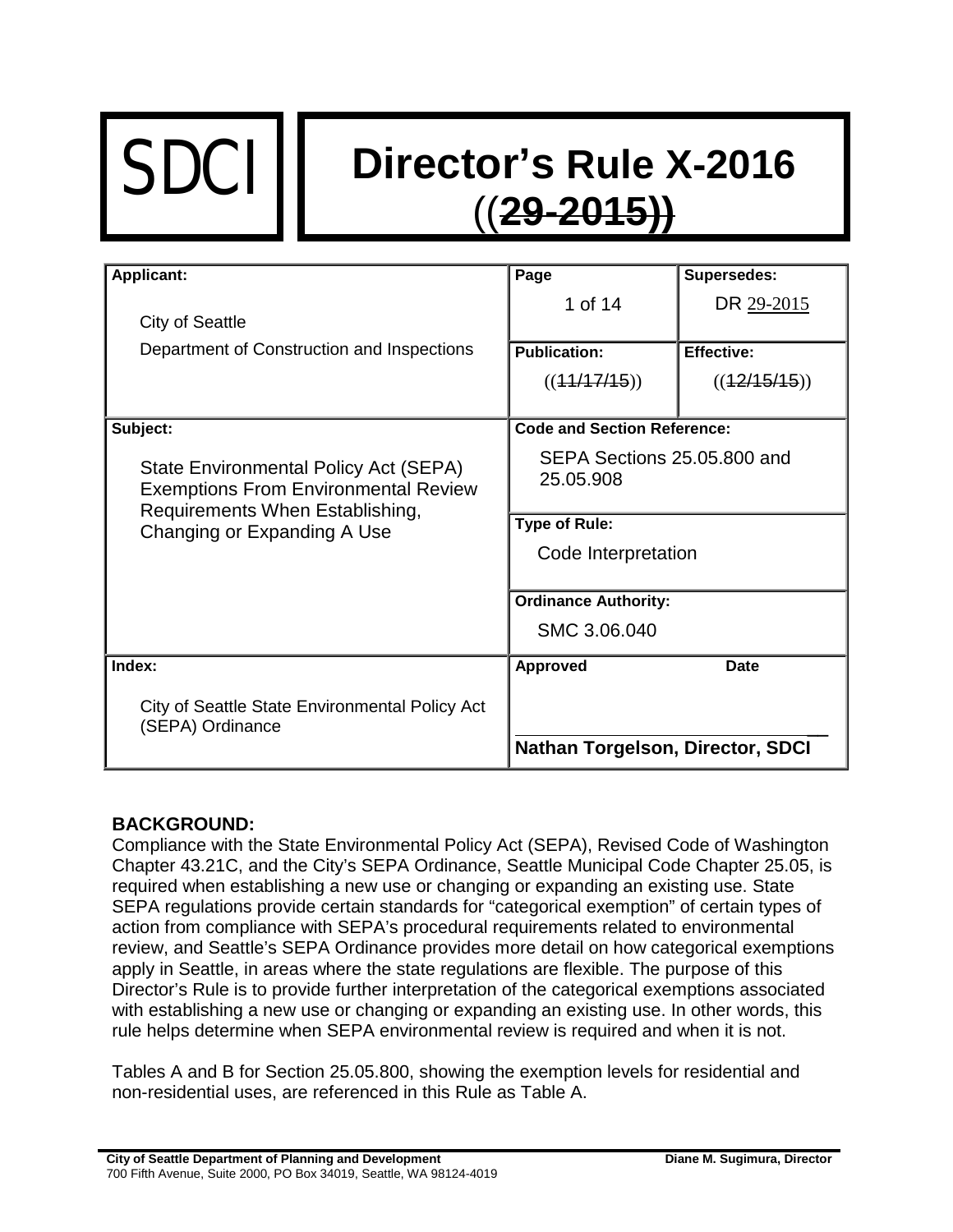### **TABLE A SEPA Environmental Review Exemption Levels for Establishing a New Use with New Construction (SMC 25.05.800)**

|                                     | <b>Residential Uses</b>                                                                                              |                                                                                                                  |  |
|-------------------------------------|----------------------------------------------------------------------------------------------------------------------|------------------------------------------------------------------------------------------------------------------|--|
| Zone                                | <b>Number of Exempt Dwelling Units</b>                                                                               |                                                                                                                  |  |
|                                     | <b>Outside of Urban Centers</b><br>and Urban Villages<br><b>Containing a Station Area</b><br><b>Overlay District</b> | <b>Within Urban Centers,</b><br>or Urban Villages<br><b>Containing a Station</b><br><b>Area Overlay District</b> |  |
| <b>SF, RSL</b>                      | 4                                                                                                                    | 4                                                                                                                |  |
| LR1                                 | 4                                                                                                                    | 20                                                                                                               |  |
| LR2                                 | 6                                                                                                                    | 20                                                                                                               |  |
| LR3                                 | 8                                                                                                                    | 20                                                                                                               |  |
| NC1, NC2, NC3, C1, C2               | 4                                                                                                                    | 20                                                                                                               |  |
| MR, HR, SM, SM-SLU, SM-D,<br>ISM-NR | 20                                                                                                                   | 20                                                                                                               |  |
| <b>MPC-YT</b>                       | Not Applicable                                                                                                       | 20                                                                                                               |  |
| Downtown zones                      | Not Applicable                                                                                                       | 20                                                                                                               |  |
| Industrial zones                    | 4                                                                                                                    | 4                                                                                                                |  |

Notes: SAOD = Station Area Overlay District. Urban centers and urban villages are identified in the Seattle Comprehensive Plan.

The presence of ((environmentally critical areas and )) lands covered by water may also affect which exemption level applies. See Sections I.C, II.F, and III.C of this Rule for new uses, changes-of-use, and expansions of uses, respectively. Also, see Section I.E regarding counting residential units in uses such as nursing homes and congregate residences.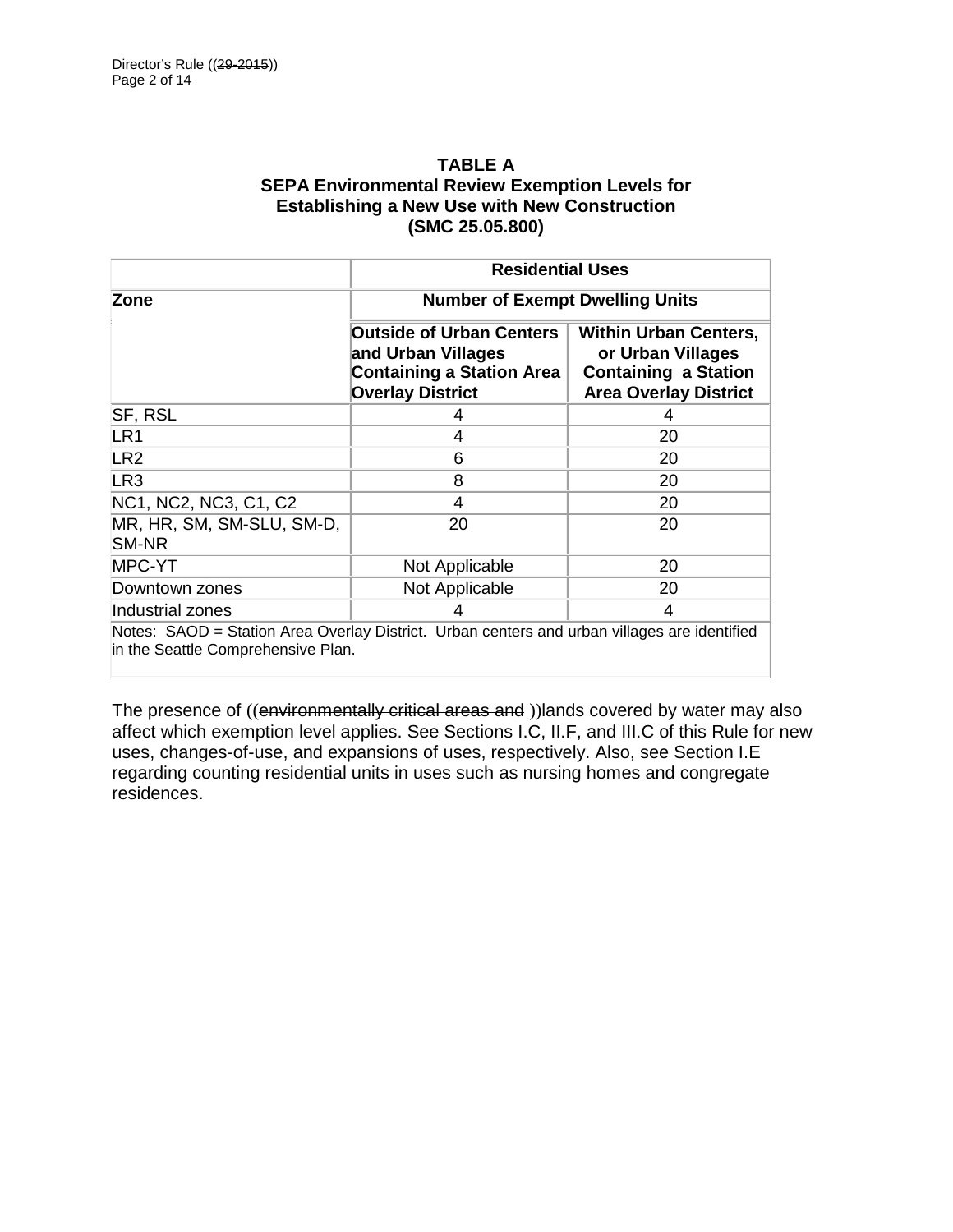#### **Table A (continued) SEPA Environmental Review Exemption Levels for Establishing a New Use with New Construction (SMC 25.05.800)**

| Zone                               | <b>Non-Residential Uses</b><br><b>Exempt Area of Use</b><br>(square feet of gross floor area)                        |                                                                                                                         |  |
|------------------------------------|----------------------------------------------------------------------------------------------------------------------|-------------------------------------------------------------------------------------------------------------------------|--|
|                                    |                                                                                                                      |                                                                                                                         |  |
|                                    | <b>Outside of Urban Centers</b><br>and Urban Villages<br><b>Containing a Station Area</b><br><b>Overlay District</b> | <b>Within Urban Centers, or</b><br><b>Urban Villages</b><br><b>Containing a Station</b><br><b>Area Overlay District</b> |  |
| SF, RSL, LR1                       | 4,000                                                                                                                | 4,000                                                                                                                   |  |
| LR2, LR3                           | 4,000                                                                                                                | 12,000                                                                                                                  |  |
| MR, HR, NC1, NC2, NC3              | 4,000                                                                                                                | 12,000                                                                                                                  |  |
| C1, C2, SM, SM-SLU,<br>SM-D, SM-NR | 12,000                                                                                                               | 12,000                                                                                                                  |  |
| Industrial zones                   | 12,000                                                                                                               | 12,000                                                                                                                  |  |
| <b>MPC-YT</b>                      | Not Applicable                                                                                                       | 12,000                                                                                                                  |  |
| Downtown zones                     | Not Applicable                                                                                                       | 12,000                                                                                                                  |  |
| in the Seattle Comprehensive Plan. | Notes: SAOD = Station Area Overlay District. Urban centers and urban villages are identified                         |                                                                                                                         |  |

See Sections I.C, II.F, and III.C of this Rule for more information on how these exemption levels relate to ((environmentally critical areas and ))lands covered by water.

# **RULE:**

This Rule provides information on SEPA environmental review exemptions of the following types of actions:

- I. Establishing a New Use with New Construction
- II. Change of Use in an Existing Structure
- III. Expansion of an Existing Use or Structure
- IV. Other

# **Section I. Exemptions for Establishing a New Use with New Construction**

A. *Exemption levels for new uses shown in Table A.* Table A summarizes the highest levels of proposed development that are categorically exempt from SEPA environmental review when a new use is established as the result of the construction of a new building or structure, or as the result of certain new uses of outdoor areas. These are also referred to as the "SEPA thresholds" because above these threshold levels SEPA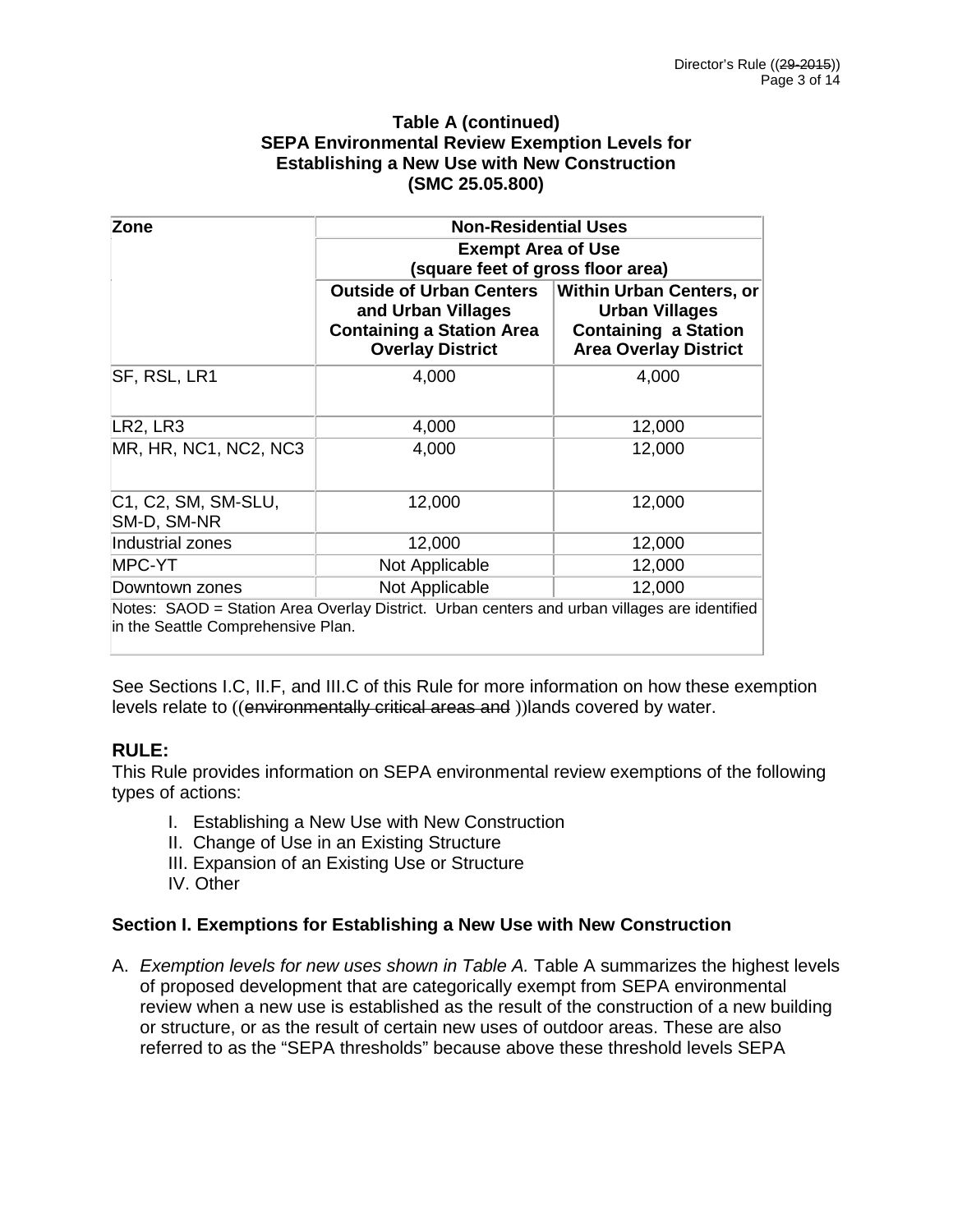environmental review will be required.<sup>[1](#page-3-0)</sup> Other text in Section I provides further details, including thresholds for parking use in Section I.B.

B. *Parking.* In all zones, construction or addition of parking spaces up to the threshold level of 40 parking spaces is exempt from SEPA review.<sup>[2](#page-3-1)</sup> Also see other rules on thresholds for expansion of parking in Section II.D and III.  $D(\epsilon)$  (pages 9 and 11) in this Rule.

Parking thresholds are evaluated differently for uses, such as the following, that entail the storage and parking of automobile, bus and truck vehicles as an intrinsic element of the use:

• Towing service

 $\overline{a}$ 

- Major vehicle repair
- Sales and rental of motorized vehicles
- Outdoor parking areas for two or more fleet vehicles of more than 10,000 pounds gross vehicle weight

For such uses, thresholds of SEPA review will be based on square footage of the use, including outdoor lot area in active use, rather than the number of parking spaces.

C. *Environmentally Critical Areas.* In Environmentally Critical Areas, for Section 25.09.800.B.5 "landscaping necessary for any building or facility exempted by subsections 25.05.800.A and 25.05.800.B," includes vegetation management pursuant to Section 25.09.070 ((lower thresholds for environmental review of non-residential uses apply, and vary depending on, among other factors, the environmental features of the site. The exemptions in Table A do not apply when uses are in certain Environmentally Critical Areas as specified in SMC Section 25.05.908.A (landslide-prone areas, steep slopes, riparian corridors, wetlands, and fish and wildlife habitat conservation areas), with the following exception: Establishing one single-family dwelling, when under 9,000 square feet of development coverage, is exempt from SEPA. For this purpose, "development coverage" means all disturbed land within a site that is planned for development or. Newly disturbed areas within the abutting right-of-way, when associated with a development proposal are counted towards the proposal's total development coverage. Also see SMC Chapter 25.09, Regulations for Environmentally Critical Areas. If a site is determined to be fully exempt from Environmentally Critical Areas review, then non-Environmentally Critical Areas thresholds apply.))

*Lands covered by water.* On lands covered by water, any new construction, regardless of the number of units, gross floor area, or number of parking spaces proposed is subject to environmental review.(( *See* SMC 25.05.908 and Chapter 25.09, Regulations for Environmentally Critical Areas.))

<span id="page-3-0"></span><sup>1</sup> Other criteria in this rule, addressing situations such as proposed changes in land use and expansions of existing uses, may also lead to a determination that SEPA environmental review is required.

<span id="page-3-1"></span><sup>&</sup>lt;sup>2</sup> SMC 25.05.800 sets exempt levels for a parking lot designed for 40 "automobiles." For the purposes of this Rule, DPD considers "automobiles" to include other vehicles to be consistent with the Land Use Code definition of a parking area, which is an area "for the parking of vehicles."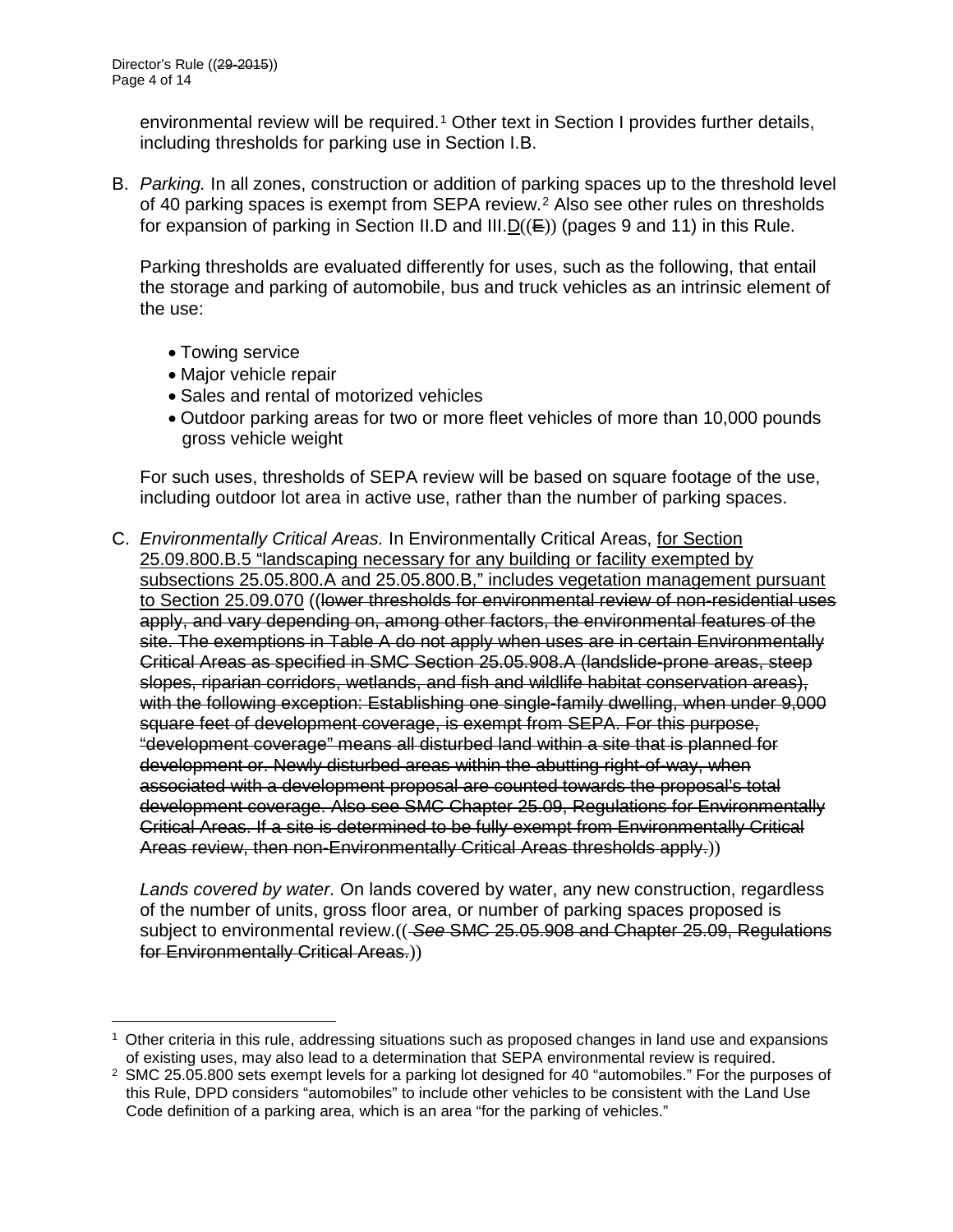- D. *Mixed-use buildings.* For buildings containing both residential and non-residential uses, residential uses will be evaluated according to number of dwelling units, and nonresidential uses will be evaluated according to square footage of gross floor area in the determination of exemption from environmental review. For example, if a development proposal in an NC3 zone **outside** an Urban Center and outside an Urban Village containing a Station Area Overlay District will contain 3,800 square feet of nonresidential area and up to four dwelling units it will be exempt from SEPA review, even though the total floor area of all uses in the development proposal exceeds 4,000 square feet. Similarly, on a site in a Seattle Mixed (SM) zone **within** an Urban Center, or within an Urban Village with a Station Area Overlay District, a development proposal containing 11,900 square feet of non-residential area and up to 20 dwelling units may be exempt from SEPA review. Please note:
	- floor area associated with residential uses is not counted as part of non-residential uses' gross floor area; and
	- the total combined non-residential gross floor area in a development proposal is the relevant measure, not floor area per individual business or any other such division of the non-residential gross floor area.
- E. *Determining total number of units.* The exemption is based on the total number of units on a development site or project, not on the number of units per structure. Small efficiency dwelling units are each counted as one-half of one dwelling unit for the purposes of this rule. For other residential uses not readily described as a discrete number of units, including nursing homes and congregate residences, the exemption will be based on a comparison of sleeping units (functionally equivalent to bedrooms) to dwelling units. Each bedroom will be counted as one-half of one dwelling unit in these cases.
- F. Non-residential thresholds for "live-work" uses. Live-work uses will be evaluated subject to the thresholds for non-residential uses.
- G. *Series of exempt structures or actions.* Pursuant to SMC 25.05.305, a series of exempt structures, or a series of exempt actions (i.e., approvals), may require environmental review if they are physically or functionally related to each other and together may have a probable significant adverse environmental impact, or if they are proposals or a series of actions that are related to each other closely enough to be considered a single course of action. This will be determined on a case-by-case basis by the Director.
- H. *Accessory uses.* An accessory use (other than parking) is considered part of the principal use, so the establishment of an accessory use in floor area that is already occupied by the principal use is exempt.
- I. *Area of use.* For uses located in buildings, "area of use" shall mean gross floor area. For uses located outdoors, "area of use" shall mean the area devoted to that use. Examples of such outdoor uses include, but are not limited to, the following:
	- Outdoor storage
	- Outdoor sales areas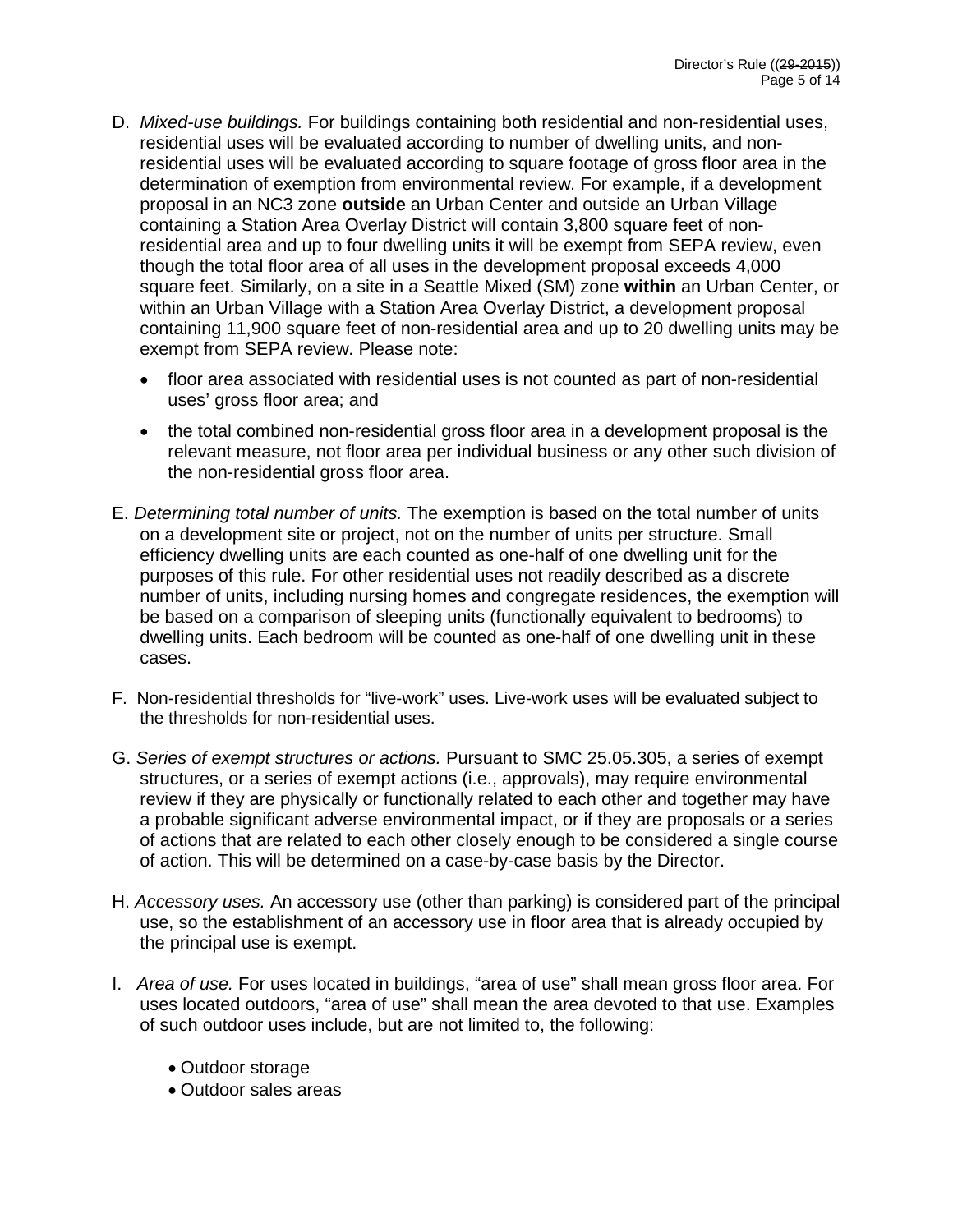- Outdoor seating for restaurants, if outdoor seating area exceeds 750 square feet
- Outdoor sports and recreational facilities
- Salvage yards
- Towing company impound lots
- Gas station canopies
- Car washes

For public parks, the "area of use" shall include gross floor area of structures together with outdoor areas improved for active recreational uses, such as athletic fields.

#### **Section II. Exemptions for Change of Use in an Existing Structure**

A. A proposal to change a use within an existing building requires SEPA review, regardless of the actual area being changed, when the change results in a building that, if built new, would have required SEPA review under Section I of this Rule.

#### B. *Residential Uses*

- 1. SEPA review is required for proposals involving residential uses if a change of use:
	- adds or eliminates (e.g. by remodel or demolition) more than the exempt number of dwelling units for the zone (based on Section I, Table A of this Rule), or
	- increases or decreases the number of dwelling units by more than 50 percent (if the total unit count is already over the exempt level for the zone), or
	- increases the number of dwelling units such that the resulting total exceeds the exemption level for the first time (refer to Table A and Section II.A above. $(($ ), or
	- increases the number of dwelling units at all if the site is in an Environmentally Critical Area.))

#### C. *Non-Residential Uses*

- 1. For the purpose of these standards, actively used outdoor areas, as described in Section I.I above ("Area of Use"), shall be regulated in the same manner as floor area in a building.
- 2. Except as provided in Paragraph 3 below, there is a "change of use" subject to this Section (Section II) of the Rule, if:
	- a. A new use is proposed to be established in an existing building (or actively used outdoor area) where the use does not now exist; OR
	- b. An increase is proposed in the area occupied by an existing use, replacing a different use.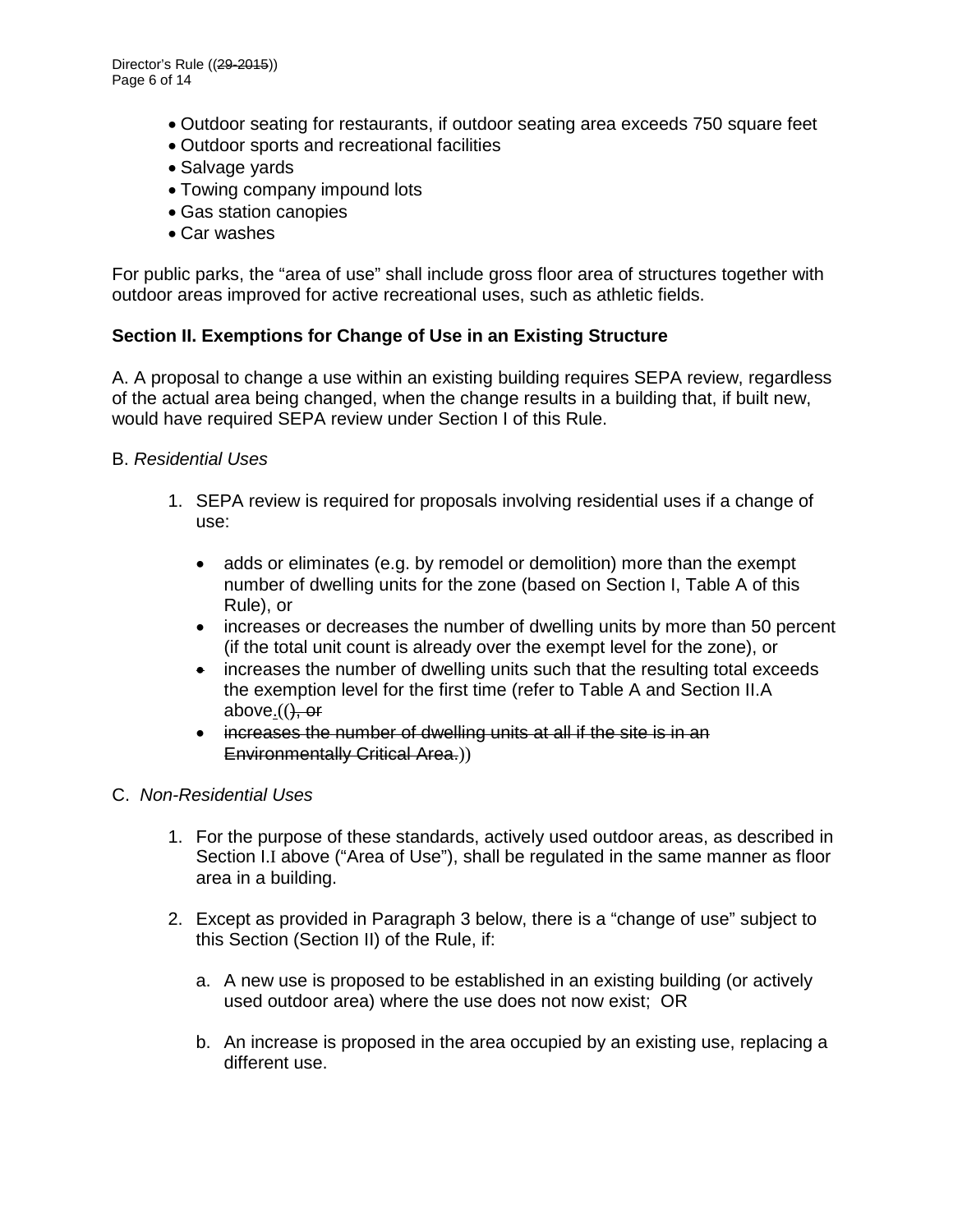- 3. Non-residential land uses are sorted into four categories, based on their intensity, in Table B. For the purposes of this rule, conversion of existing floor area from one use to another in a different category under Table B shall be considered a "change of use," and shall require SEPA review, except in industrial zones. In industrial zones, a change of use of existing floor area to a use in an adjacent category (for example, a change from a use in Category 3 to a use in Category 2 or 4) shall not require SEPA review. Uses listed in Table B are as defined in Chapter 23.84A of the Land Use Code. Uses not specifically listed in Table B will be considered to belong to the category containing the uses most similar in nature and/or relative intensity, in the judgment of the Director.
- 4. Subject to Sections II.C.1, 2, and 3 above, and except as specifically provided in Sections II.D, E and F below, a change of use of an area requires SEPA review if and only if the resulting use is non-residential and the change involves an area larger than the exempt area provided for the zone under Section I, Table A of this Rule.
- 5. *Changes within past two years are evaluated cumulatively.* The two-year past record of changes-in-use (from date of application) will be considered in determining whether SEPA review is required for a current proposal. If past changes-of-use in that timeframe, combined with a current proposal for changeof-use, add up to a change that involves an area that would require SEPA review if undertaken in a single proposal, SEPA review will be required for the current proposal.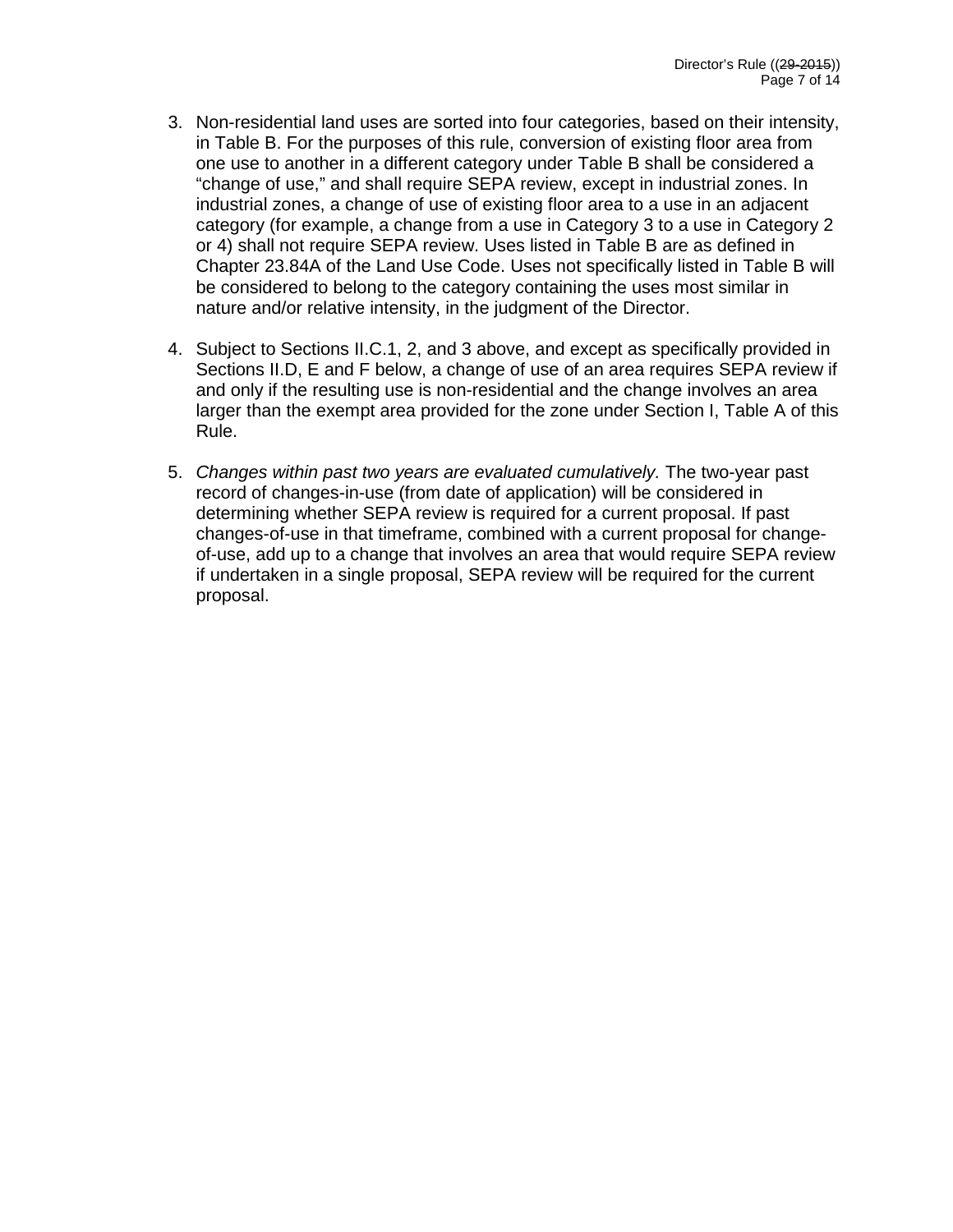# **TABLE B**

### **Exemptions for Change of Use From One Non-residential Use to Another Non-residential Use in an Existing Building**

| <b>USE CATEGORIES</b>                                              |
|--------------------------------------------------------------------|
| Category 1. The following uses:                                    |
| • Offices                                                          |
| • Research and development labs                                    |
| • Business incubators                                              |
| • Eating and drinking establishments                               |
| • Retail sales and service uses                                    |
| • Automotive retail sales and service                              |
| • Sales and rental of motorized vehicles                           |
| $\bullet$ Lodging                                                  |
| • Medical offices and services                                     |
| • Nursing homes                                                    |
| • Schools                                                          |
| • Religious facilities                                             |
| • Major Institutions                                               |
| • Theaters, lecture and meeting halls, spectator sports facilities |
| • Libraries, museums, community clubs and centers                  |
| • "Live-work" units                                                |
| • Indoor participant sports and recreation uses                    |
| Category 2. The following uses:                                    |
| • Gas stations                                                     |
| • Towing services                                                  |
| • Custom and craft work                                            |
| • Food processing for human consumption                            |
| • Animal shelters and kennels                                      |
| • Rail transit facilities                                          |
| • Passenger terminals                                              |
| • Marine sales and services                                        |
| • Mini-warehouses                                                  |
| • Utility services                                                 |
| Category 3. The following uses:                                    |
| • Adult motion picture theaters, adult panorams, adult cabarets    |
| • Heavy commercial sales and services                              |
| · Major automotive vehicle repair                                  |
| • Vehicle storage and maintenance                                  |
| • Warehouse                                                        |
| • Wholesale showroom                                               |
| • Light manufacturing                                              |
| • General manufacturing                                            |
| • Cargo terminals                                                  |
| • Dry boat storage                                                 |
| • Construction services                                            |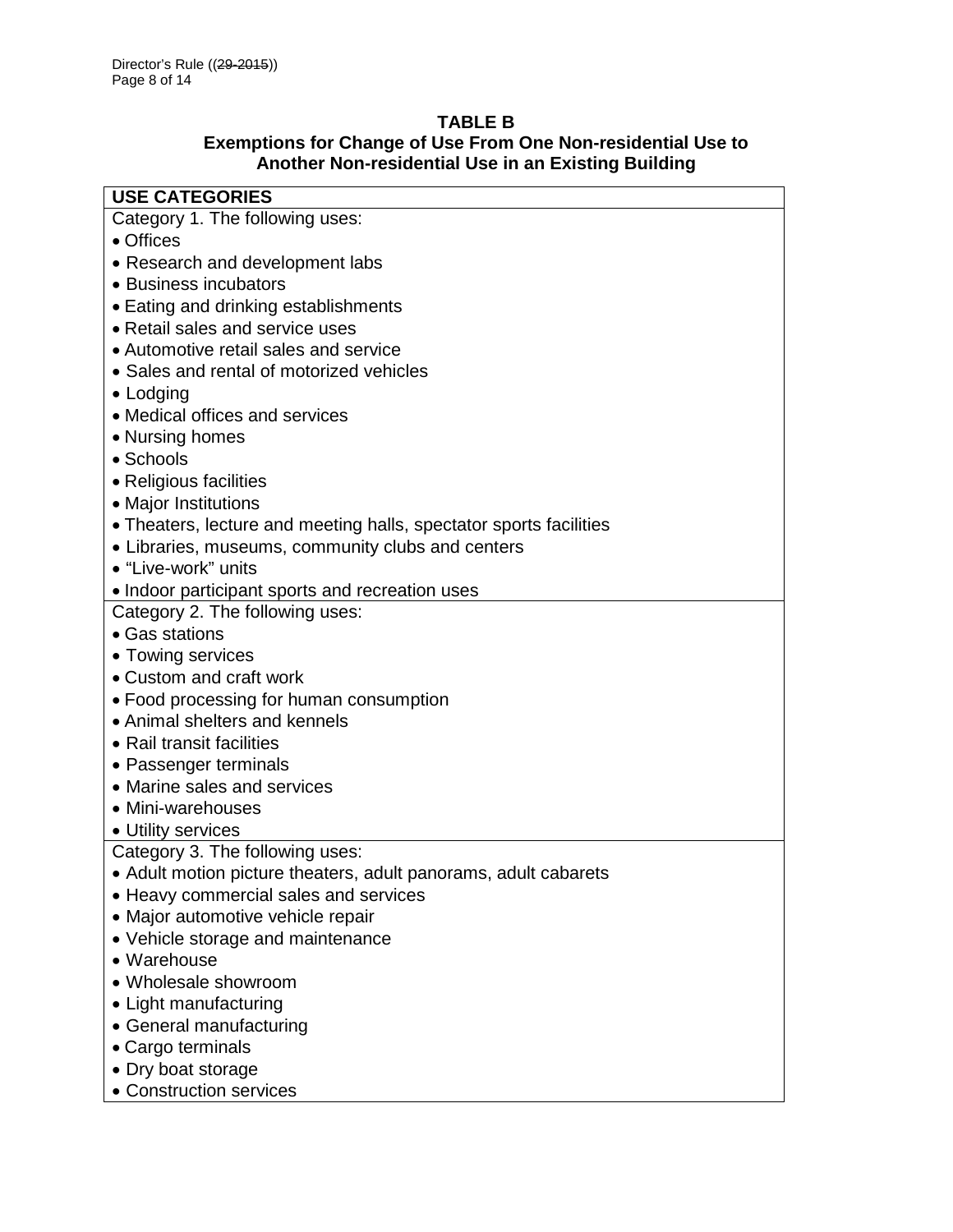Category 4. The following uses:

- Salvage yards
- Heavy manufacturing
- Major communication utility
- Jails
- Work-release centers
- High-impact uses
- Power plants
- Recycling
- Sewage treatment plant
- Solid waste management

Notes: If a use is not listed in this table, it will be categorized according to its relative intensity compared to other uses listed in these categories, in the judgment of the Director.

- D. *Parking.* A change of use that is an increase of more than 40 parking spaces will require SEPA review. An increase in parking that causes the total parking quantity to surpass 40 spaces for the first time will require SEPA review, regardless of the number of parking spaces added.[3](#page-8-0)
- E. *Landmarks.* If the subject property includes a landmark, a change of use may require SEPA review. Refer to TIP 3000 for more information.
- F. If located over water ((or in an Environmentally Critical Area listed in SMC 25.05.908.A (including landslide-prone areas, riparian corridors, wetlands, and fish and wildlife habitat conservation areas), ))any change of use will require SEPA review.

# **Section III. Exemptions for Expansion of an Existing Use or Structure**

A. *SEPA Review Exemptions for Expansions Described in Table C.* The exemptions in Table C relate to physical expansions in uses or structures (including more floor area, larger building footprint and/or increased parking), which may or may not relate to increased total dwelling unit counts.[4](#page-8-1)

Any expansion up to the amount shown on Table C does not require SEPA review, unless located over water((-or in an Environmentally Critical Area)). See Section III.C below.

B. *Based on Entire Development at the Site.* Exemptions from SEPA will be based on the area and number of units in the entire development on the site, rather than based on the area and number of units in individual structures.

<span id="page-8-0"></span> $3$  Refer to Section I.B about uses for which parking thresholds are measured according to square footage.  $\overline{a}$ 

<span id="page-8-1"></span><sup>&</sup>lt;sup>4</sup> Refer to Section II for guidance on changes in use in an existing structure if that is applicable.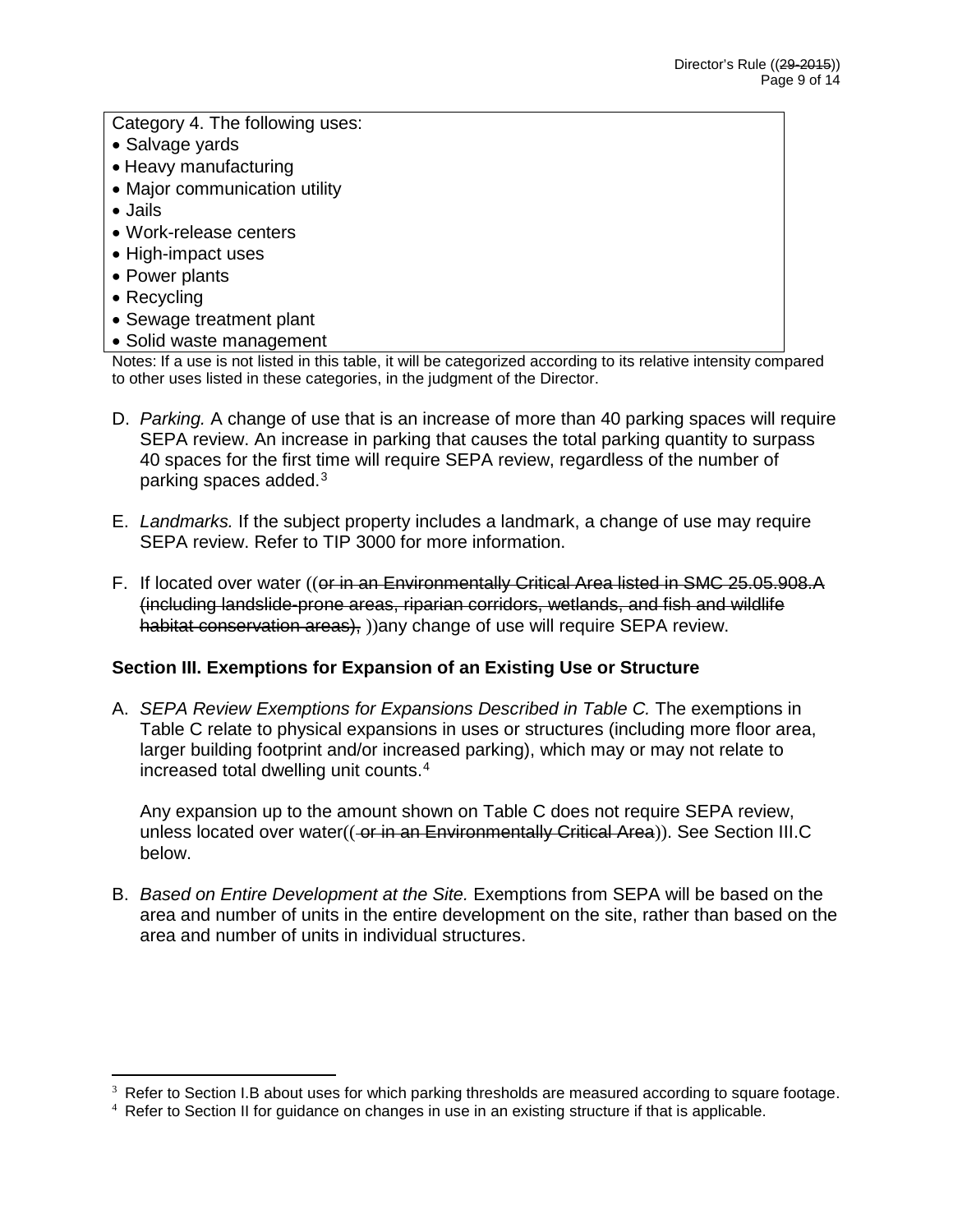#### **TABLE C**

# **Exemptions from SEPA Review for Expansions of Existing Uses or Structures, Not Including Expansions on Lands Covered by Water**(( **or in Environmentally Critical**))

| Areas                   |                                                                                                                              |  |
|-------------------------|------------------------------------------------------------------------------------------------------------------------------|--|
| <b>Use/Zone</b>         | Level of expansion exempt from SEPA                                                                                          |  |
| <b>RESIDENTIAL USES</b> |                                                                                                                              |  |
| Single Family           | All expansions are exempt, except as further limited on                                                                      |  |
| Residence               | lands covered by water((-and for certain expansions in                                                                       |  |
|                         | <b>Environmentally Critical Areas)).</b>                                                                                     |  |
| Expansion of            | If the total number of units remains less than the exempt                                                                    |  |
| multifamily structure   | number of units for a new building in the zone according to                                                                  |  |
| without adding units    | Section I of this Rule, then any structural addition is exempt                                                               |  |
|                         | from SEPA review. If the total number of units is already                                                                    |  |
|                         | over the exempt number of units under Section I, an                                                                          |  |
|                         | expansion of the structure is exempt from SEPA review if it                                                                  |  |
|                         | does not add dwelling units.                                                                                                 |  |
| Addition of units to a  | If the total number of dwelling units remains less than the                                                                  |  |
| multifamily or mixed-   | exempt number of units for a new building in the zone                                                                        |  |
| use development         | according to Section I of this Rule, then a structural addition                                                              |  |
|                         | that adds units is exempt from SEPA review. If a                                                                             |  |
|                         | development already exceeds the applicable threshold, an                                                                     |  |
|                         | increase of no more than 50 percent in the total number of                                                                   |  |
|                         | units in the development on the site is exempt from SEPA                                                                     |  |
|                         | review, unless the number of units added itself exceeds the                                                                  |  |
|                         | categorical exemption for the zone.                                                                                          |  |
|                         | <b>NON-RESIDENTIAL USES</b>                                                                                                  |  |
|                         | If existing gross floor area in non-residential use in a                                                                     |  |
| Applicable to all zones | development is below the applicable threshold, an increase                                                                   |  |
| where non-residential   | in gross floor area is exempt if it doesn't bring the total non-                                                             |  |
| uses are allowed        | residential gross floor area of the development over the                                                                     |  |
|                         | applicable threshold for the first time. If an existing                                                                      |  |
|                         | development already exceeds the applicable threshold, an                                                                     |  |
|                         | increase of up to 50 percent of the existing gross floor area<br>is exempt if the floor area increase itself is no more than |  |
|                         |                                                                                                                              |  |
|                         | the applicable threshold. (Refer to the thresholds in Table A<br>of this Rule.)                                              |  |
| Parking                 | 40 parking spaces. See Section III.D((E)) for more                                                                           |  |
|                         | quidance.                                                                                                                    |  |

C. ((*Environmentally Critical Areas.* In certain Environmentally Critical Areas (known and potential landslide areas, steep slope areas, riparian corridors, wetlands, and fish and wildlife habitat conservation areas, as regulated under SMC Chapter 25.09), physical expansion of a single family residential development, including accessory structures and site work, is categorically exempt from SEPA review if development coverage does not exceed 9,000 square feet. (See definition of "development coverage in Section I.C of this Director's Rule, and the definition of "development" in SMC 25.09.520). Expansion of any other building or any outdoor area devoted to active use requires SEPA review if the site is in one of the listed Environmentally Critical Areas, provided that if the site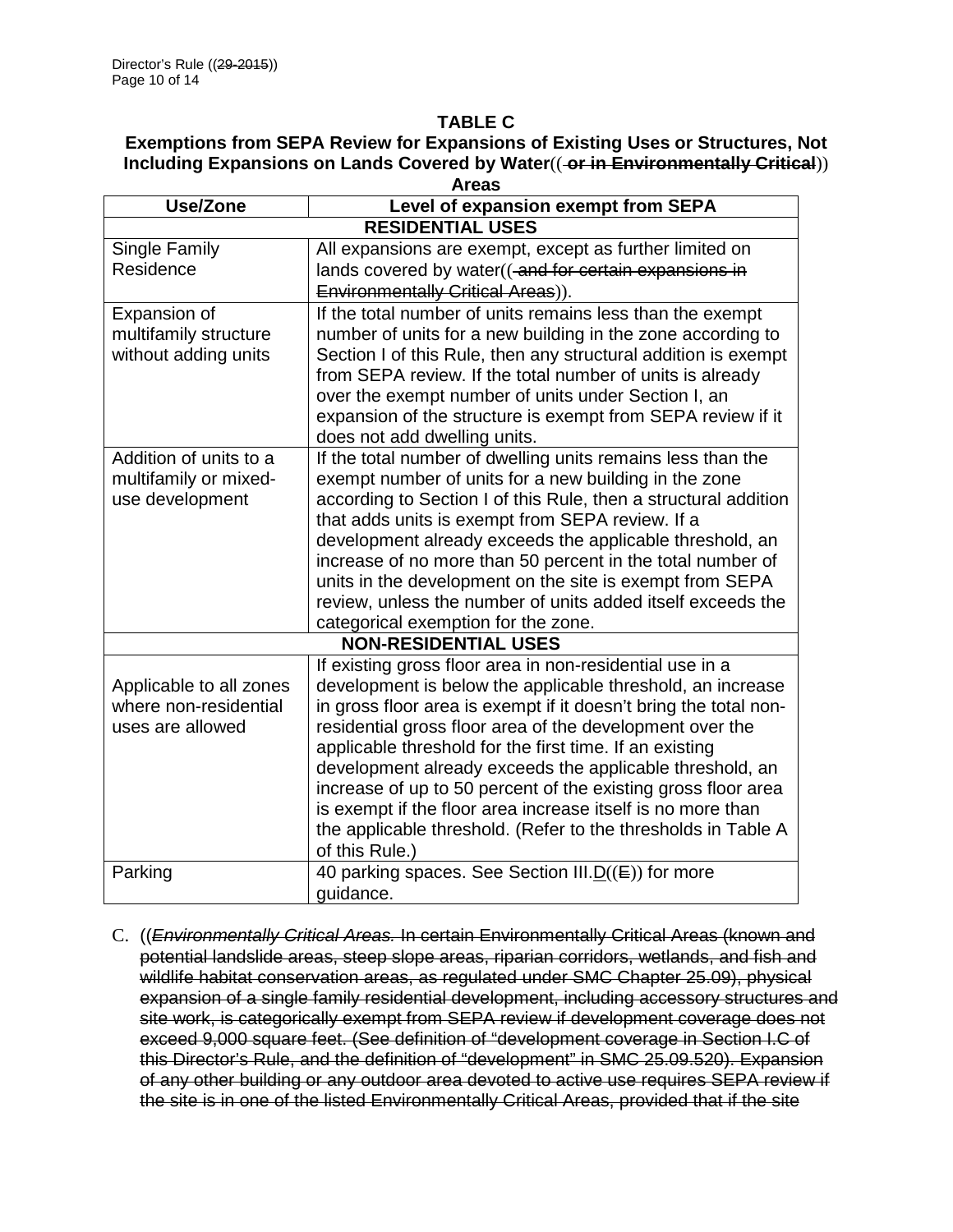qualifies for an exemption from Environmentally Critical Areas review such that the site is treated as non-critical, it shall be treated as a non-critical area for purposes of determining SEPA exemption levels.

- D)). *Lands Covered by Water.* Physical expansion of structures on or over lands covered by water shall require SEPA review.
- ((E))D. *Parking.* Refer to Sections I.B and II.D for parking thresholds that also relate to expansions of uses, including for uses that may involve outdoor parking or storage of vehicles.

*Parking expansions within past five years are evaluated cumulatively.* The five-year past record of parking expansions (from date of application) will be considered in determining whether SEPA review is required for a current proposal. If past parking expansions in that timeframe, combined with a current proposal for parking expansion, add up to an expansion of more than 40 parking spaces that would require SEPA review if undertaken in a single proposal, SEPA review will be required for the current proposal.

((F))E. *Mixed-use buildings.* For buildings containing both residential and non-residential uses, residential uses will be evaluated according to number of dwelling units, and nonresidential uses will be evaluated according to square footage of gross floor area in the determination of exemption from environmental review. Refer to Section I.D for further description, and Section I.F regarding "live-work" uses.

# **Section IV. Other Exemptions and Thresholds**

- A. *Lot Boundary Adjustments.* Lot boundary adjustments do not require SEPA review.
- B. *Short Plats*. Short subdivision of land, in areas not covered by water((-and not designated as Environmentally Critical Areas)), does not require SEPA review. ((Pursuant to SMC 25.05.908, short platting in Environmentally Critical Areas is not exempt from environmental review, even if the result is to create only one additional lot.)) SEPA review is required for short subdivision of lands covered by water. See SMC 25.05.800.F.4 for other details with respect to land divisions and relationship to RCW 58.17.020 and RCW 58.17.035.
- C. *Repair or Minor Alteration of Structures.* The repair, remodeling, maintenance, enclosure or minor alteration of existing structures, or of portions of existing structures, is exempt from SEPA so long as it does not result in a material expansion or change of use. The following list contains examples of accessory features that, when altered, repaired, maintained or added to an existing structure not located((-outside of any Environmentally Critical Area or)) on any lands covered by water, are exempt from SEPA review:
	- 1. Stairways and stairwells
	- 2. Heating and air conditioning equipment
	- 3. Porches and decks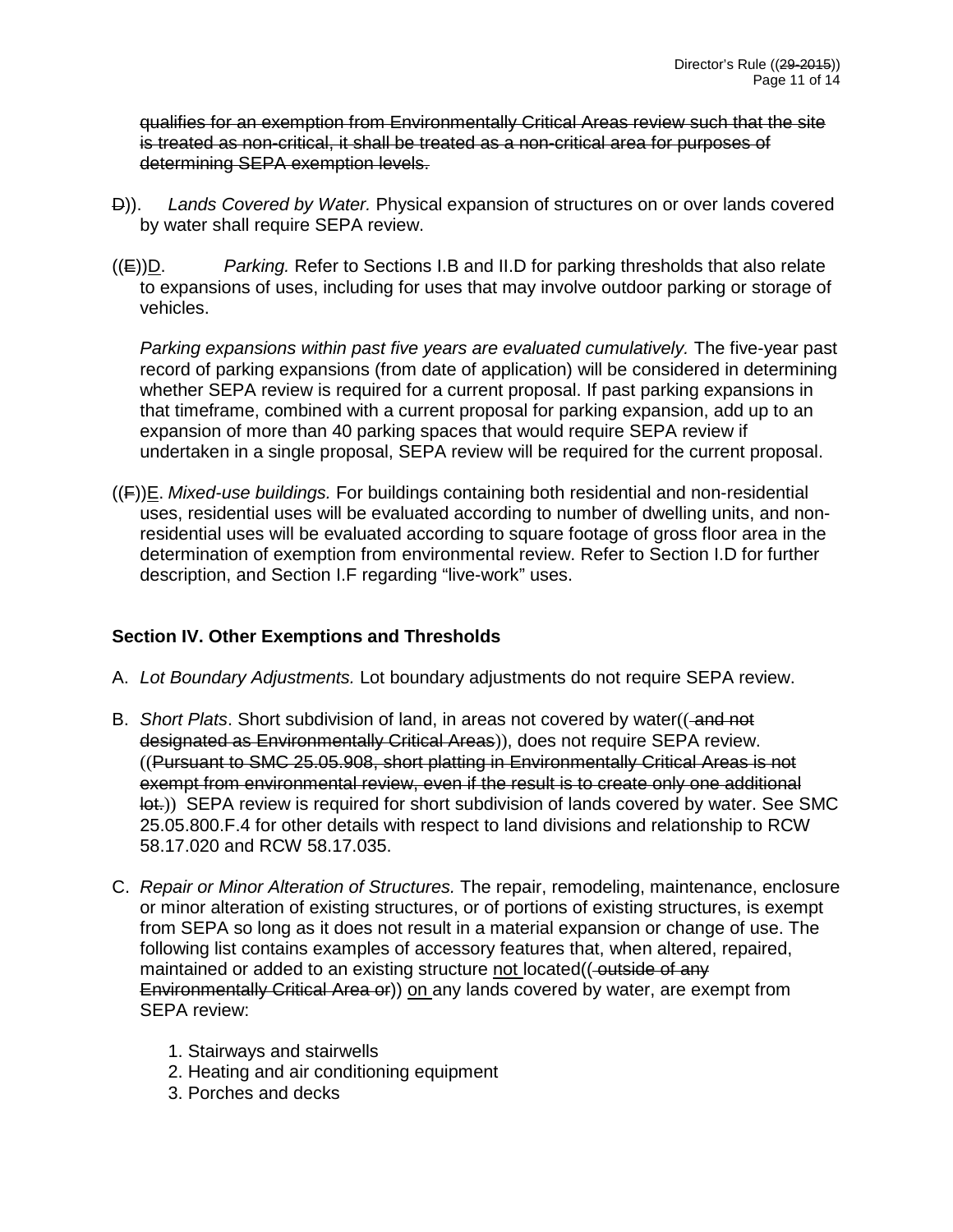- 4. Canopies, awnings and marquees
- 5. Fences
- 6. Landscaping
- 7. Signs, other than billboards
- 8. Doors, entrances, and windows
- 9. Roofing or siding
- 10. Painting
- 11. Transformer vaults
- 12. Mechanical penthouses
- 13. Restrooms
- 14. Barrier-free access
- D. *Tanks.* Installation or removal of one or more impervious underground or above-ground tanks is exempt from SEPA review unless the total capacity of the tank or tanks exceeds 60,000 gallons in an Industrial zone, or 10,000 gallons in any other zone. Installation of cisterns to hold rainwater or other above-ground tanks will be evaluated for their relationship to SEPA exemptions by considering them as structures or parts of structures and counting their footprint coverage area as part of gross floor area. Such coverage will be evaluated against the non-residential use exemption levels in Section I, Table A of this Rule.
- E. *Grading.* The grading of 500 cubic yards or less in areas other than those ((designated as Environmentally Critical Areas or )) lands covered by water is exempt from SEPA review, except for excavation, fill, or grading for an exempt project per SMC 25.05.800.A.2.a through 25.05.800.A.2.d.
- F. *Interior Demolition and Structural Reinforcement.* In nonexempt projects, interior demolition and structural reinforcement activities shall be considered exempt activities and shall be permitted under SMC 25.05.305 unless:
	- 1. The activities may alter designated or eligible historical features; or
	- 2. The activities will eliminate the effective maintenance of a use in the current use category.

The approval of these exempt activities does not constitute approval of nonexempt activities.

- G. *Accessory Communication Devices.* The following accessory communication devices qualify as "minor accessory facilities" under SMC 25.05.800 B.4 and are categorically exempt from SEPA review:
	- 1. Satellite dish antennas that transmit and receive if:
		- accessory to a use located on the same site,
		- 6 feet or less in diameter, and
		- use no more than 2 watts of power.
	- 2. Point-to-point dish and panel antennas that transmit as well as receive, if:
		- accessory to a use located on the same site, and
		- no more than 4 feet in diameter or 15 square feet.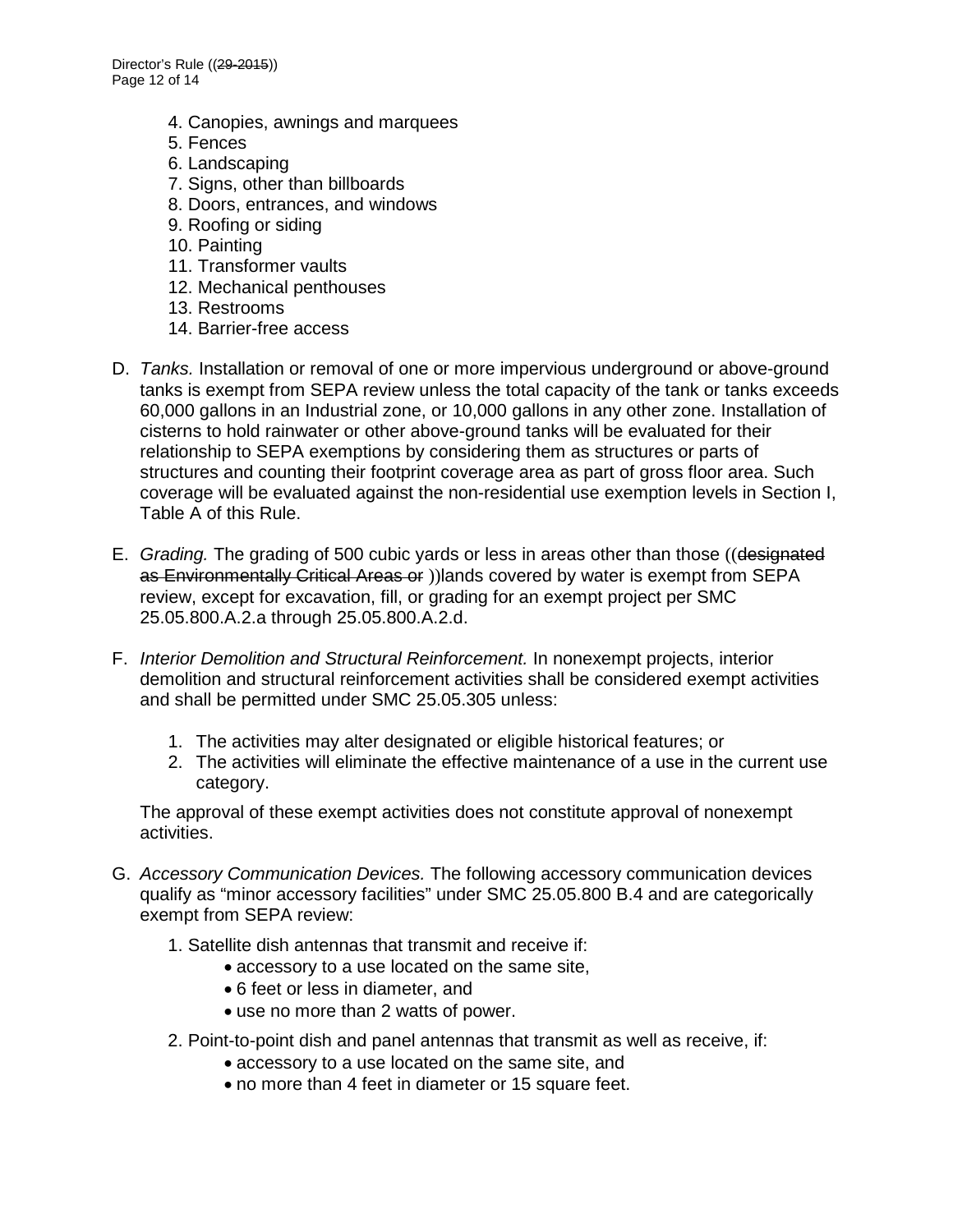- 3. Receive-only dish and panel antennas, if
	- accessory to a use located on the same site, and
	- no more than 12 feet in diameter or 38 square feet.
- H. *Minor Antennas.* The following shall be categorically exempt from SEPA review:

• "Whip" antennas: Tubular antennas (resembling flagpoles) if they are 4 inches or less in diameter.

• GPS (global positioning satellite) antennas: Small, round antennas (resembling hockey pucks) that are typically placed on roofs of buildings.

• "Test mobile" antennas: Small, prism-shaped antennas that are mounted near other antennas to act as monitors.

- I. *Addition of Antennas to Existing Transmission Towers.* Addition of one or more antennas to an existing transmission tower shall be categorically exempt from SEPA review unless the addition constitutes "physical expansion of a communication utility" as defined at SMC 23.84.006.
- J. *Satellite Earth Station Antennas.* The following standards shall govern whether SEPA review is required for satellite earth station antennas (which are dishes or similar antennas pointed up at satellites in geostationary orbit):
	- 1. *Antennas one meter (3.28 feet) or smaller in diameter*: SEPA review shall be required only if the antenna is to be located in a historic district or on a site or structure designated as a historic landmark.
	- 2. *Antennas two meters (6.56 feet) in diameter or smaller, but larger than one meter in diameter*: SEPA review is required for those antennas to be located in residential zones (including single family, multifamily, DMR and IDR). SEPA review is not required for those antennas to be located in other downtown zones or in commercial or industrial zones.<sup>[5](#page-12-0)</sup>
	- 3. *Antennas larger than two meters in diameter*: SEPA review is required unless the antenna qualifies for an exemption under another section of this Rule.
- K. *Video Programming Antennas.* Video programming antennas are "over-the-air reception" antennas that allow people to receive satellite television signals. Some video programming antennas are also satellite earth stations, which may qualify for exemption under Section IV.I of this Rule. No SEPA review is required for installation of the following types of antenna, unless the antenna is to be located in a historic district or on a site or structure designated as a historic landmark:
	- 1. TBS: An antenna designed to receive television broadcast services.

 $\overline{a}$ 

2. DBS: An antenna, one meter or less in diameter, designed to receive direct broadcast satellite service, including direct-to-home satellite service.

<span id="page-12-0"></span><sup>5</sup> Taken together, paragraphs J1 and J2 of this Section reflect an anomaly in federal law that the City remains bound to uphold: If the site is a historic landmark or is in a historic district, and the zoning is not residential, an antenna up to one meter in diameter would require SEPA review, while an antenna that is greater than one meter in diameter but less than two meters in diameter would not require SEPA review. (*Compare* 47 CFR 25.104 *and* 47 CFR 1.4000.)